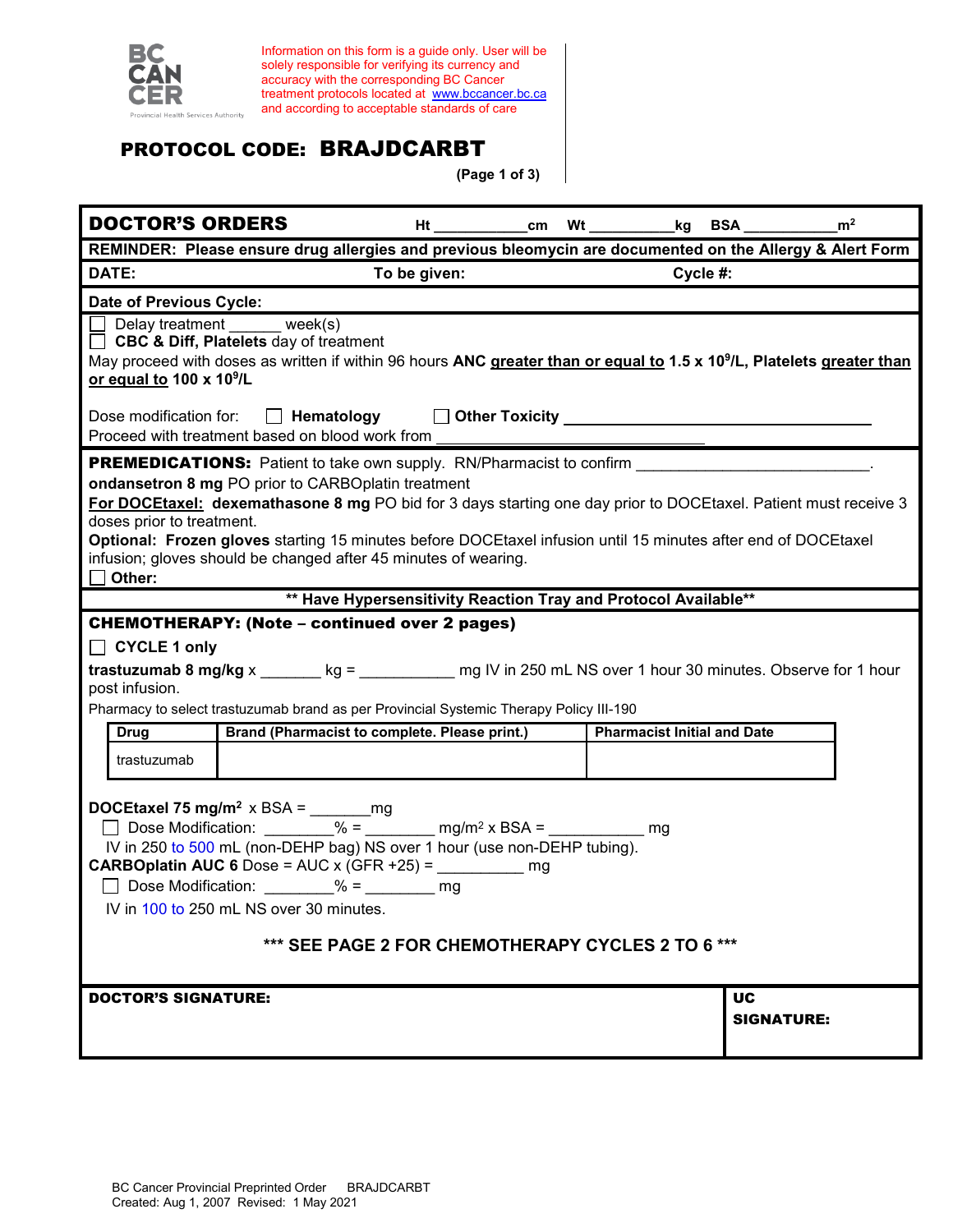

Information on this form is a guide only. User will be solely responsible for verifying its currency and accuracy with the corresponding BC Cancer treatment protocols located at [www.bccancer.bc.ca](http://www.bccancer.bc.ca/) and according to acceptable standards of care

## PROTOCOL CODE: BRAJDCARBT

**(Page 2 of 3)**

| <b>CHEMOTHERAPY: (Continued)</b><br>$\Box$ CYCLE 2 only<br>infusion (not required after 3 treatments with no reaction)<br>Brand (Pharmacist to complete. Please print.)<br><b>Drug</b><br>trastuzumab<br>DOCEtaxel 75 mg/m <sup>2</sup> x BSA = $\frac{mg}{mg}$<br><b>CARBOplatin AUC 6</b> Dose = AUC x (GFR +25) = $\frac{1}{2}$ mg<br>□ Dose Modification: ________% = _________ mg<br>IV in 100 to 250 mL NS over 30 minutes.<br>$\Box$ CYCLE 3 to 6<br>post infusion (not required after 3 treatments with no reaction)<br>Pharmacy to select trastuzumab brand as per Provincial Systemic Therapy Policy III-190<br>Brand (Pharmacist to complete. Please print.)<br><b>Drug</b><br>trastuzumab<br>DOCEtaxel 75 mg/m <sup>2</sup> $\times$ BSA = ________ mg<br>□ Dose Modification: ________% = ________ mg/m <sup>2</sup> x BSA =<br><b>CARBOplatin AUC 6</b> Dose = AUC x $(GFR + 25) =$ mg<br>Dose Modification: ________% = ________ mg<br>IV in 100 to 250 mL NS over 30 minutes.<br>acetaminophen 325 mg to 650 mg PO PRN for headache and rigors.<br><b>DOCTOR'S SIGNATURE:</b> | DATE:                                                                                                        |  |  |  |  |  |  |  |
|-----------------------------------------------------------------------------------------------------------------------------------------------------------------------------------------------------------------------------------------------------------------------------------------------------------------------------------------------------------------------------------------------------------------------------------------------------------------------------------------------------------------------------------------------------------------------------------------------------------------------------------------------------------------------------------------------------------------------------------------------------------------------------------------------------------------------------------------------------------------------------------------------------------------------------------------------------------------------------------------------------------------------------------------------------------------------------------------------|--------------------------------------------------------------------------------------------------------------|--|--|--|--|--|--|--|
|                                                                                                                                                                                                                                                                                                                                                                                                                                                                                                                                                                                                                                                                                                                                                                                                                                                                                                                                                                                                                                                                                               |                                                                                                              |  |  |  |  |  |  |  |
|                                                                                                                                                                                                                                                                                                                                                                                                                                                                                                                                                                                                                                                                                                                                                                                                                                                                                                                                                                                                                                                                                               | *** SEE PAGE 1 FOR CHEMOTHERAPY CYCLE 1 ***                                                                  |  |  |  |  |  |  |  |
|                                                                                                                                                                                                                                                                                                                                                                                                                                                                                                                                                                                                                                                                                                                                                                                                                                                                                                                                                                                                                                                                                               |                                                                                                              |  |  |  |  |  |  |  |
|                                                                                                                                                                                                                                                                                                                                                                                                                                                                                                                                                                                                                                                                                                                                                                                                                                                                                                                                                                                                                                                                                               |                                                                                                              |  |  |  |  |  |  |  |
|                                                                                                                                                                                                                                                                                                                                                                                                                                                                                                                                                                                                                                                                                                                                                                                                                                                                                                                                                                                                                                                                                               | trastuzumab 6 mg/kg $x$ ______ kg = ____________ mg IV in NS 250 mL over 1 hour. Observe for 30 minutes post |  |  |  |  |  |  |  |
|                                                                                                                                                                                                                                                                                                                                                                                                                                                                                                                                                                                                                                                                                                                                                                                                                                                                                                                                                                                                                                                                                               | Pharmacy to select trastuzumab brand as per Provincial Systemic Therapy Policy III-190                       |  |  |  |  |  |  |  |
|                                                                                                                                                                                                                                                                                                                                                                                                                                                                                                                                                                                                                                                                                                                                                                                                                                                                                                                                                                                                                                                                                               | <b>Pharmacist Initial and Date</b>                                                                           |  |  |  |  |  |  |  |
|                                                                                                                                                                                                                                                                                                                                                                                                                                                                                                                                                                                                                                                                                                                                                                                                                                                                                                                                                                                                                                                                                               |                                                                                                              |  |  |  |  |  |  |  |
|                                                                                                                                                                                                                                                                                                                                                                                                                                                                                                                                                                                                                                                                                                                                                                                                                                                                                                                                                                                                                                                                                               |                                                                                                              |  |  |  |  |  |  |  |
|                                                                                                                                                                                                                                                                                                                                                                                                                                                                                                                                                                                                                                                                                                                                                                                                                                                                                                                                                                                                                                                                                               |                                                                                                              |  |  |  |  |  |  |  |
|                                                                                                                                                                                                                                                                                                                                                                                                                                                                                                                                                                                                                                                                                                                                                                                                                                                                                                                                                                                                                                                                                               |                                                                                                              |  |  |  |  |  |  |  |
|                                                                                                                                                                                                                                                                                                                                                                                                                                                                                                                                                                                                                                                                                                                                                                                                                                                                                                                                                                                                                                                                                               | IV in 250 to 500 mL (non-DEHP bag) NS over 1 hour (use non-DEHP tubing).                                     |  |  |  |  |  |  |  |
|                                                                                                                                                                                                                                                                                                                                                                                                                                                                                                                                                                                                                                                                                                                                                                                                                                                                                                                                                                                                                                                                                               |                                                                                                              |  |  |  |  |  |  |  |
|                                                                                                                                                                                                                                                                                                                                                                                                                                                                                                                                                                                                                                                                                                                                                                                                                                                                                                                                                                                                                                                                                               |                                                                                                              |  |  |  |  |  |  |  |
|                                                                                                                                                                                                                                                                                                                                                                                                                                                                                                                                                                                                                                                                                                                                                                                                                                                                                                                                                                                                                                                                                               |                                                                                                              |  |  |  |  |  |  |  |
|                                                                                                                                                                                                                                                                                                                                                                                                                                                                                                                                                                                                                                                                                                                                                                                                                                                                                                                                                                                                                                                                                               |                                                                                                              |  |  |  |  |  |  |  |
|                                                                                                                                                                                                                                                                                                                                                                                                                                                                                                                                                                                                                                                                                                                                                                                                                                                                                                                                                                                                                                                                                               |                                                                                                              |  |  |  |  |  |  |  |
|                                                                                                                                                                                                                                                                                                                                                                                                                                                                                                                                                                                                                                                                                                                                                                                                                                                                                                                                                                                                                                                                                               | trastuzumab 6 mg/kg $x$ ______ kg = ___________ mg IV in 250 mL NS over 30 minutes. Observe for 30 minutes   |  |  |  |  |  |  |  |
|                                                                                                                                                                                                                                                                                                                                                                                                                                                                                                                                                                                                                                                                                                                                                                                                                                                                                                                                                                                                                                                                                               |                                                                                                              |  |  |  |  |  |  |  |
|                                                                                                                                                                                                                                                                                                                                                                                                                                                                                                                                                                                                                                                                                                                                                                                                                                                                                                                                                                                                                                                                                               |                                                                                                              |  |  |  |  |  |  |  |
|                                                                                                                                                                                                                                                                                                                                                                                                                                                                                                                                                                                                                                                                                                                                                                                                                                                                                                                                                                                                                                                                                               | <b>Pharmacist Initial and Date</b>                                                                           |  |  |  |  |  |  |  |
|                                                                                                                                                                                                                                                                                                                                                                                                                                                                                                                                                                                                                                                                                                                                                                                                                                                                                                                                                                                                                                                                                               |                                                                                                              |  |  |  |  |  |  |  |
|                                                                                                                                                                                                                                                                                                                                                                                                                                                                                                                                                                                                                                                                                                                                                                                                                                                                                                                                                                                                                                                                                               |                                                                                                              |  |  |  |  |  |  |  |
|                                                                                                                                                                                                                                                                                                                                                                                                                                                                                                                                                                                                                                                                                                                                                                                                                                                                                                                                                                                                                                                                                               |                                                                                                              |  |  |  |  |  |  |  |
|                                                                                                                                                                                                                                                                                                                                                                                                                                                                                                                                                                                                                                                                                                                                                                                                                                                                                                                                                                                                                                                                                               | mg                                                                                                           |  |  |  |  |  |  |  |
|                                                                                                                                                                                                                                                                                                                                                                                                                                                                                                                                                                                                                                                                                                                                                                                                                                                                                                                                                                                                                                                                                               | IV in 250 to 500 mL (non-DEHP bag) NS over 1 hour (use non-DEHP tubing).                                     |  |  |  |  |  |  |  |
|                                                                                                                                                                                                                                                                                                                                                                                                                                                                                                                                                                                                                                                                                                                                                                                                                                                                                                                                                                                                                                                                                               |                                                                                                              |  |  |  |  |  |  |  |
|                                                                                                                                                                                                                                                                                                                                                                                                                                                                                                                                                                                                                                                                                                                                                                                                                                                                                                                                                                                                                                                                                               |                                                                                                              |  |  |  |  |  |  |  |
|                                                                                                                                                                                                                                                                                                                                                                                                                                                                                                                                                                                                                                                                                                                                                                                                                                                                                                                                                                                                                                                                                               |                                                                                                              |  |  |  |  |  |  |  |
|                                                                                                                                                                                                                                                                                                                                                                                                                                                                                                                                                                                                                                                                                                                                                                                                                                                                                                                                                                                                                                                                                               |                                                                                                              |  |  |  |  |  |  |  |
|                                                                                                                                                                                                                                                                                                                                                                                                                                                                                                                                                                                                                                                                                                                                                                                                                                                                                                                                                                                                                                                                                               | <b>UC</b>                                                                                                    |  |  |  |  |  |  |  |
|                                                                                                                                                                                                                                                                                                                                                                                                                                                                                                                                                                                                                                                                                                                                                                                                                                                                                                                                                                                                                                                                                               | <b>SIGNATURE:</b>                                                                                            |  |  |  |  |  |  |  |
|                                                                                                                                                                                                                                                                                                                                                                                                                                                                                                                                                                                                                                                                                                                                                                                                                                                                                                                                                                                                                                                                                               |                                                                                                              |  |  |  |  |  |  |  |
|                                                                                                                                                                                                                                                                                                                                                                                                                                                                                                                                                                                                                                                                                                                                                                                                                                                                                                                                                                                                                                                                                               |                                                                                                              |  |  |  |  |  |  |  |